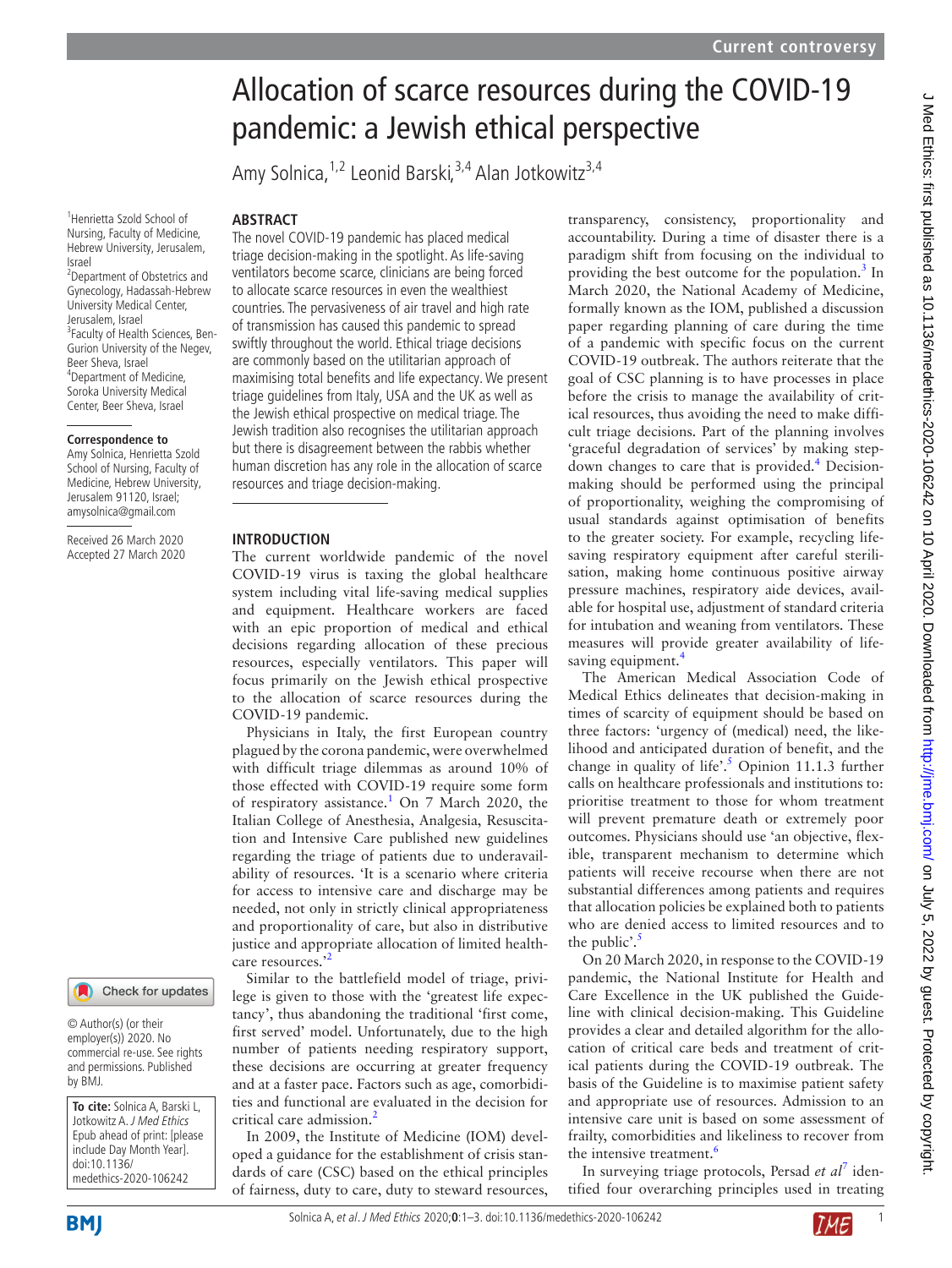## **Current controversy**

people equally: these include lottery and first come, first served models; favouring the worse off based on the rule of recuse; the utilitarian approach of maximising total benefits; and rewarding social usefulness which favours essential professions but is fraught with potential biases. In relation to the novel COVID-19 virus, Emanuel and colleagues<sup>8</sup> delineated the ethical values to guide the rationing of scare resources. In line with the utilitarian approach of maximising benefits, priority of treatment should be given to those with the greatest chance of survival. Healthcare workers should be given preference to promote and reward usefulness. Care should not be based on first come, first served model but rather, random selection should be used, when all patients have a similar prognosis.

### **An ancient dispute**

Most ethical guidelines relating to triage, as we have seen above, are utilitarian in nature and heavily emphasise the principle of maximising total benefits. The question remains whether Halakha (Jewish law) accepts this approach as well.

In determining Jewish ethics regarding triage, Orthodox Jews look to the Talmud for guidance. The issue of allocation of scarce resources was addressed thousands of years ago in this book of Jewish law.

The Talmud in Baba Mezia (62a) relates:

Two people were traveling on the road and one of them has a bottle of water. If both drink, they will both die; if one drinks he will arrive at the town. Ben Petura expounded; it is better that they both drink and die and one of them not witness the death of his fellow traveler. Until Rabbi Akiva came and taught 'and your brother shall live with you'.<sup>[9](#page-2-8)</sup> Your life takes precedence over the life of your brother.

Sokol explains that the basis of the argument between Ben Petura and Rabbi Akiva is whether one takes a deontological or consequential approach to ethics. Deontologists maintain that:

Actions are in themselves moral ends: that certain features of the action itself make it right or wrong… that an action has good consequences for society, or generally maximizes life, is far less important—according to some views, not inherently important at all—than the moral properties of the action itself.<sup>10</sup>

It follows in the case of the two travellers that it is not relevant if both will die if they share the water; from a moral perspective the question is simply to determine what the right thing to do is now, which is to share the water equally.

Consequentialists, on the other hand, think this approach is foolish. They maintain that:

The moral rightness or wrongness of an action is determined exclusively by its consequences that is, by the nonmoral good or evil it produces… to put it differently, actions are not moral ends in themselves; they are only means to produce some moral (or immoral end). Actions that increase happiness or maximize life are defined as moral. In the case of the two travelers the water should be given to one traveler because by doing so one maximizes life. $10$ 

Normative Jewish law follows the utilitarian position of Rabbi Akiva. There are a myriad of explanations of what the precise point on which Ben Petura and Rabbi Akiva disagree on is. Rabbi Avraham Karelitz<sup>11</sup> a leading Israeli Jewish law decider of the last century, interprets the dispute as revolving around the question of whether saving two lives for a short time is preferable to saving one life for an extended period of time.

Rabbi Moshe Feinstein, the pre-eminent Jewish decider of 20th century, writes regarding triage: in my opinion if both arrive at the same time [to the hospital], the decision should be made on the basis of medical suitability. The one who has the best chance of being treated and cured should be given the available bed. $12$ 

Another important modern decider, Rabbi Shlomo Zalman Auerbach writes 'that one should primarily take into account the degree of danger and chance for cure<sup> $13$ </sup> in making triage decisions. This is in fact how many physicians make their triage decisions, they look at the balance between the acuteness of the patient and the reversibility of the disease to decide who should receive scarce resources.

Rav Eliezer Waldenberg, another modern decider, maintains that one can even hold in abeyance life-saving equipment from a patient not expected to live in anticipation of the arrival of a patient with a better prognosis.<sup>[14](#page-2-13)</sup> These approaches are all consistent with a utilitarian approach to triage based on maximising potential life-saving. However, they all agree that once you have initiated treatment with life-saving equipment you cannot remove it to treat another patient.

#### **Modern applications**

Regarding the case of the two travellers discussed above, Rabbi Karelitz maintains if there is a third person who has one bottle of water that can only save one person, according to Rabbi Akiva, he should give it to who he wants, a position that Rabbi Waldenberg agrees with. It appears that the Halakha gives much leeway to the rescuers in deciding who to save. It is not too much of an intellectual leap to say that in this halakhic void, it is society that should decide as opposed to the individual rescuer and thus the decisions of a national ethics committee are in line with halakhic thinking.

Rabbi Emanuel Rackman takes a different approach to the question. He is of the opinion that:

When one must choose between two persons, who will live and who will die, the decision must be that of the person who will act upon it and not that of the state or any of its duly authorized agents… the rich legal literature of Judaism provides him with no imperatives. No court will authorize his action in advance and no functionary of the state will or should be his surrogate to decide for him. The only sanction he may suffer will come from his conscience and public opinion. His problem is exclusively ethical and not legal in character.<sup>15</sup>

Before national guidelines were written, this was traditionally how physicians operated, using their best personal judgements. We are uncertain if this approach is applicable in times of a pandemic, when the healthcare system is in a state of crisis and triage becomes a daily tragic dilemma.

Rabbi Feinstein, as opposed to the deciders above, maintains that if two patients arrive simultaneously, doctors do not have the discretion to choose who should live, because we have no ability to decide whose life is more worthy of being saved, instead one should use a lottery or a first come first system. This is based on the Talmudic principle of (*Sanhedrin* 74) 'what makes you think that your blood is redder than the blood of a fellow human being?' This principle is very broad in Rabbi Feinstein's thinking and applies to the cognitively impaired and even to those in a coma. In his own words 'one must heal or save every individual without any differentiation based upon his intelligence or physical stamina and this applies to triage as well.<sup>16</sup> The former Chief of Rabbi of Israel, Rabbi Isaac Herzog once asked Rabbi